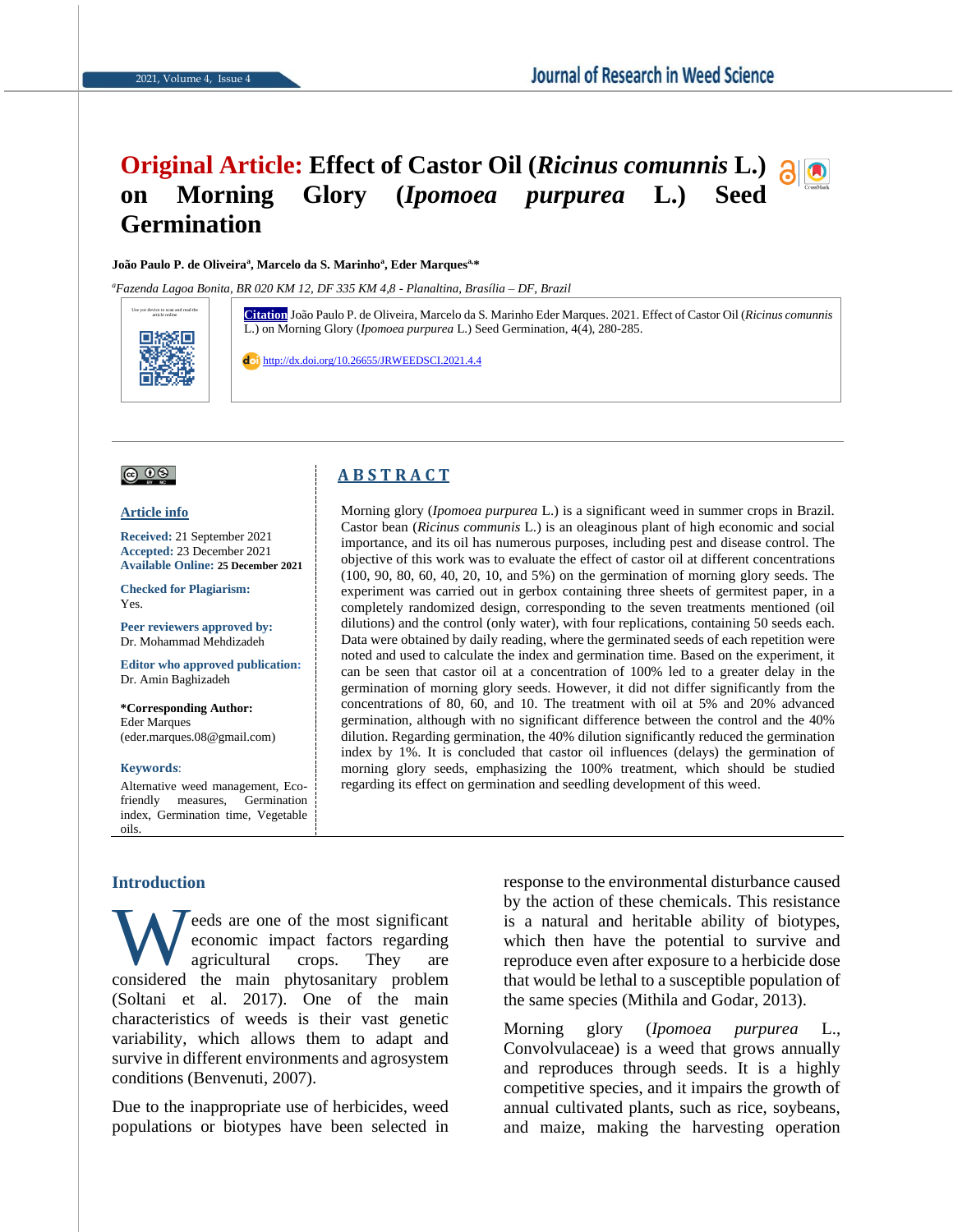difficult. Furthermore, the seeds remain viable in soil due to their dormancy mechanism and consequent asynchronous germination, and herbicide-tolerant biotypes have already been reported (Pazuch et al. 2017).

Castor bean (*Ricinus communis* L.) is an oilseed belonging to the Euphorbiaceae family, of probable African origin, and domesticated in Brazil in the colonial period (Beltrão et al. 2001). The use of castor bean fruit and oil is the main product of seeds, stable under different pressure and temperature conditions. As a by-product, the pie can be used as an organic fertilizer (Morris et al. 2011).

There are more than 90 different castor bean cultivars. Depending on the varieties, oil content can reach 55% of the seed dry mass (Machado et al. 1998). Castor oil is mainly used in producing biodiesel, the manufacture of cosmetics and pharmaceutical drugs, and the manufacture of paints, anilines, and other products (De Oliveira et al. 2005). Although the castor bean seed is recognized worldwide for its toxicity, due to the presence of the protein ricin, castor oil extracted from its seeds is not toxic, as ricin is not soluble in lipids (Gaillard and Pepin, 1999).

Castor oil is rich in fatty acids, and the main component is ricinoleic acid, accounting for more than 90% of the total. Castor oil contains many unsaponifiable features that vary with its variety, planting conditions, and the extraction method used. Initially, the substances present can degrade when solvent extraction under heating is employed (Schneider et al. 2007).

Castor oil to control pests and diseases has already been studied. Takano et al. (2007) evaluated its antifungal effect, while Rahmati et al. (2015) and Ferreira et al. (2002) examined its antibacterial activity and Rondelli et al. (2013) its insecticidal potential. However, the allelopathic effect of castor oil in the literature has not been assessed, although the allelopathy of fresh and dried leaf extract has already been described (Rigon et al. 2013, Cuchiara et al. 2007).

Therefore, the objective of the present work was to evaluate the allelopathic effect of castor oil on seed germination of *Ipomoea purpurea* L.

#### **Materials and Methods**

# **Journal of Research in Weed Science**

The work was carried out at Faculdade UPIS, Campus II, in the Department of Agronomy, located at Fazenda Lagoa Bonita, BR 020 KM 12, DF 335 KM 4.8 - Planaltina, Brasília – DF (15.58ºS, 47.73ºW), constituted by the Cerrado biome, during the month of July 2021. According to Köppen's classification, the municipality of Planaltina-DF has a seasonal tropical climate of mega thermal savannah (Cardoso et al. 2014).

Castor oil was purchased from a commercial supplier, obtained by cold pressing, at a concentration of 100% and within the expiry date.

The seeds of *Ipomoea purpurea* were also purchased from a commercial supplier, already chemically treated, to avoid post-harvest fungi, and the seed lot was within the expiry date.

From the original concentration of the product, dilutions were made in sterile distilled water to 100%, 90% 80%, 60%, 40%, 20%, 10% and 5%. Then, in a gerbox  $(11 \times 11 \times 3.5 \text{ cm})$  containing three sheets of autoclaved germitest paper, 50 seeds were deposited, and 2 mL of castor oil at the mentioned concentrations was added. The gerboxes were kept at ambient temperature and under the light. As they lost moisture, the seeds were moistened. The experiment readings were daily, where the number of seeds was noted, and the germinated seeds were discarded each day (Castro et al. 2021).

The design used was completely randomized, with four replications, consisting of 50 seeds each, including the seven treatments (castor oil) plus the control (seeds with the addition of sterile distilled water only). Based on the germination data, the mean germination time (Equation 1) and the germination percentage (Equation 2) were calculated using the following equations (Santana and Ranal 2004):

 $T = \frac{\sum (f_i * x_i)}{\sum f_i}$  $\frac{\sum f_i \times \sum f_i}{\sum f_i}$  (days) average germination time (Eq. 1)

Germination index  $(\%) = \frac{germinated \, seeds}{total \, number \, of \, seeds}$ ∗ 100 (Eq 2)

Where  $f_i$ = number of seeds germinated on the *i*-th day; and  $x_i$  = number of days counted from sowing to the day of reading.

The test data were submitted to analysis of variance (ANOVA) using the SISVAR 5.6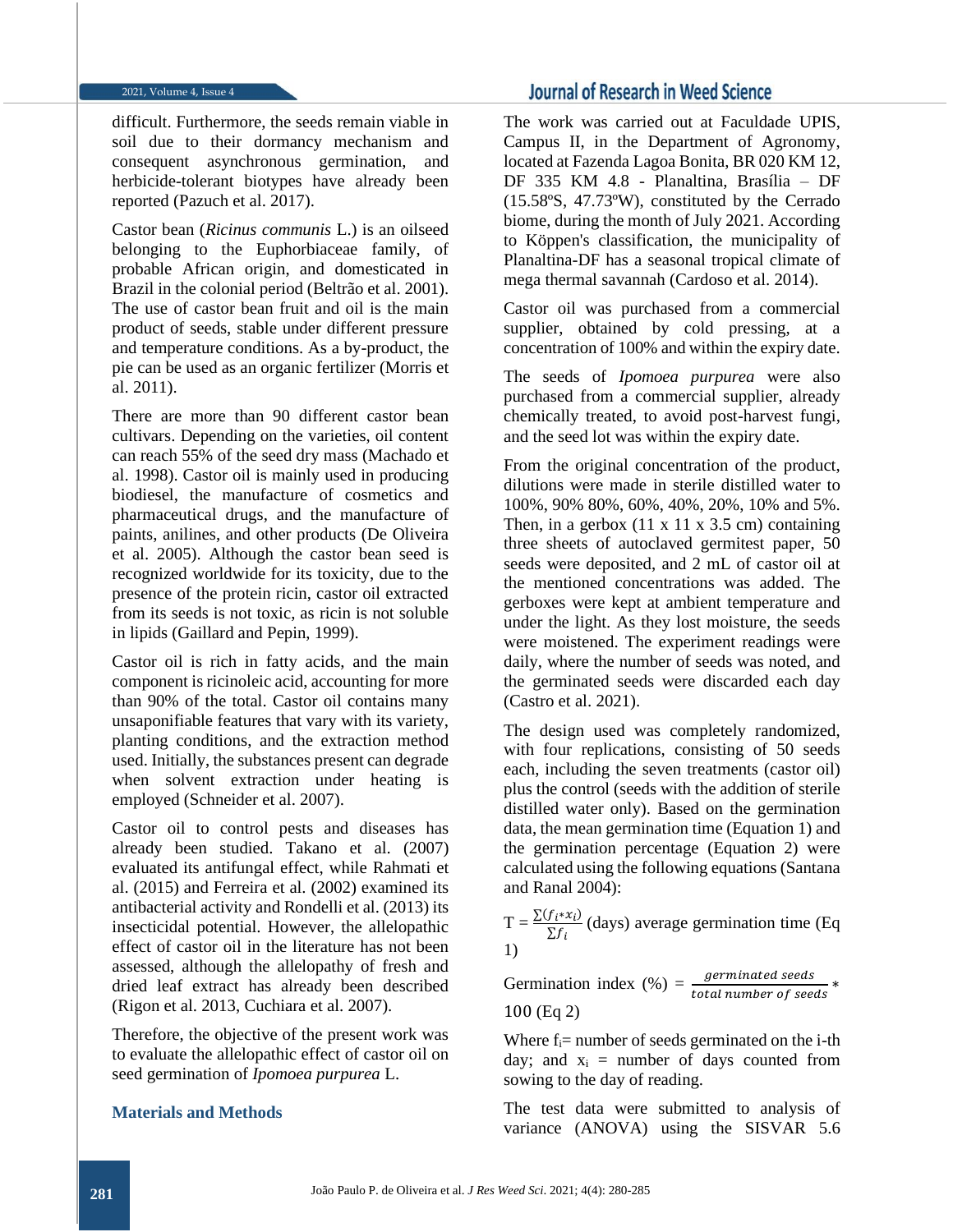# **Journal of Research in Weed Science**

Program (Ferreira et al. 2014). The Tukey test compared the average values of the germinability parameters at 5% probability.

#### **Results and Discussion**

Based on the analysis of the data obtained in the bioassay, it was observed that the 100% concentrated castor oil was the one that most

delayed the germination of morning glory seeds by 0.58 days. However, it did not differ significantly from the concentrations of 80%, 60%, and 10% (Figure 1), which delayed 0.41, 0.25, and 0.17 days, respectively. Concentrations of 40%, 20%, and 5% did not differ significantly from the control, although at 5 and 20%, there was a slight advance in the germination of 0.32 and 0.12 days, respectively.



**Figure 1.** Mean germination time in days (y-axis) of *Ipomoea purpurea* seeds treated with different concentrations of castor oil (*Ricinus communis*) (x-axis). Means followed by the same letter do not differ statistically by the Tukey test  $(P < 0.05)$ .

Regarding the germination index, it was observed that only the 40% concentration of castor oil reduced the germination rate by 1%, with a

significant difference from the other treatments (Figure 3).



**Figure 3.** Germination index (y-axis) of *Ipomoea purpurea* seeds treated with different concentrations of castor oil (*Ricinus communis*) (x-axis). Means followed by the same letter do not differ statistically by the Tukey test ( $P < 0.05$ ).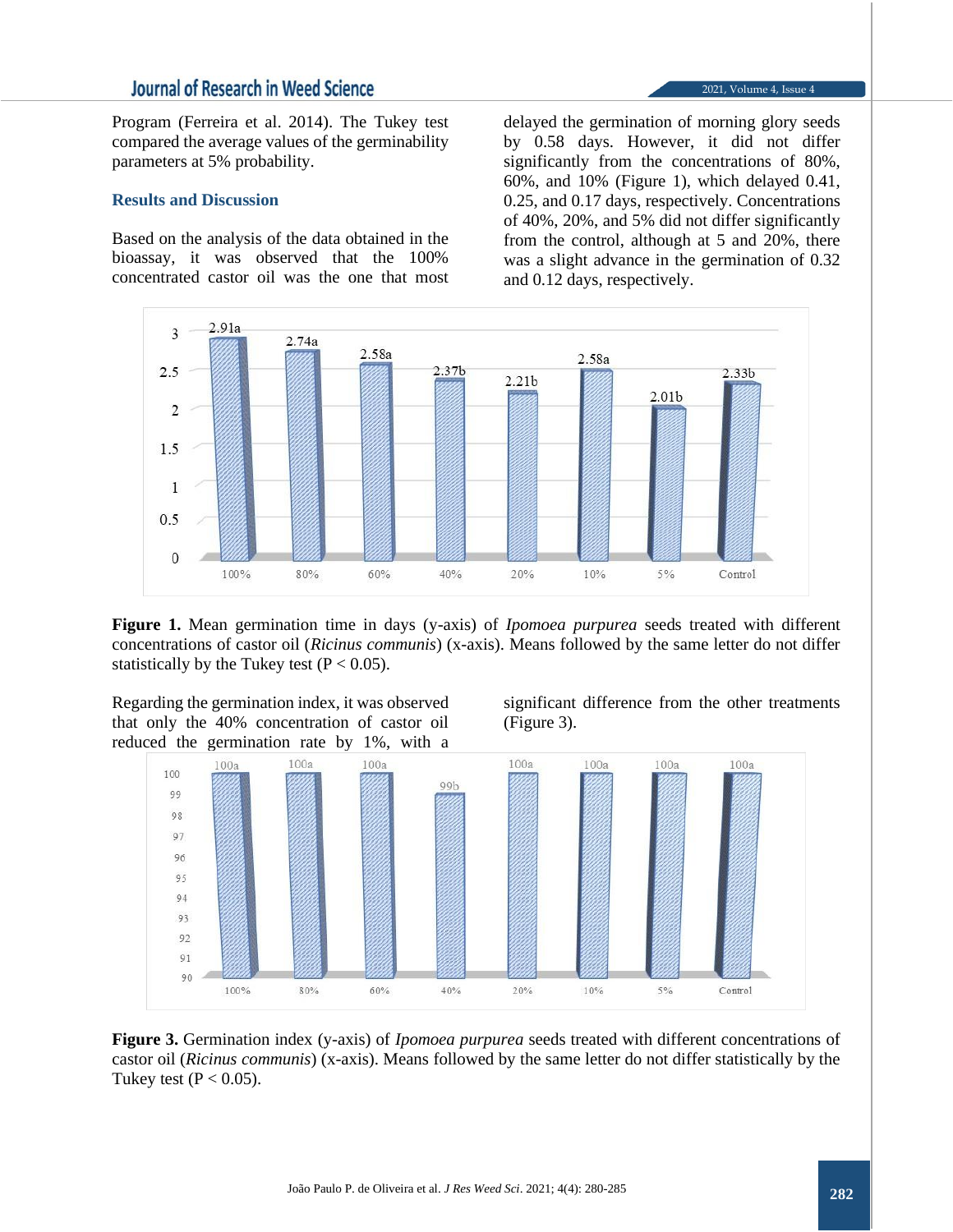According to Rigon et al. (2013), the castor bean leaf extract could completely inhibit the germination of perennial ryegrass seeds (*Lolium multiflorum* L.), showing that the plant has substances that interfere with the germination of other plant species, thus its herbicidal potential. In the same sense, Cuchiara et al. (2007) verified that the fresh leaf extract was cytotoxic, leading to lettuce (*Lactuca sativa* L.) root necrosis.

However, studies of the allelopathic effect of castor oil itself were not found in the literature. As mentioned, the oil does not contain the toxic protein ricin, which is eliminated in its manufacture (Gaillard and Pepin, 1999). Despite this, the oil has a complex composition (Schneider et al. 2007). Based on the present study results, it has an allelopathic effect, delaying and affecting the germination of morning glory. In addition to this report, it has been reported that its main constituent, ricinoleic acid, also has antifungal (Takano et al. 2007), bactericidal (Rahmati *et al*. 2015, Ferreira et al. 2002) and insecticidal (Rondelli et al. 2013) properties, which shows the diversity of effects of this product obtained from castor bean seeds.

Another factor to be postulated is that oils, as well as oil-type pesticide formulations, lead to more excellent fixation, coverage, and penetration (Gent et al. 2003), that is, physical action by covering and impregnating the seeds, as has already been observed in *Mimosa pilulifera* Bentham (Inckot et al. 2011).

Corroborating this result, Andrade and Marques (in press) also observed that neem oil, at concentrations of 45, 65, and 85%, delayed the germination of *I. purpurea*, while concentrations of 45 and 85% reduced the germinative index.

### **Conclusions**

It is concluded that castor oil affects the germination time of morning glory seeds at concentrations of 100, 80, 60, and 10%, emphasizing the concentration of 100%. The treatment that significantly reduces the germination potential of the species is the 40% concentration.

## **Conflicts of Interest**

No conflicts of interest have been declared.

#### **References**

- Andrade M.J.S, Marques E. 2021. Neem oil influences morning glory seed germination. *J. Res. Weed Sci.* (*in press*).
- Beltrão N.E.M, Silva L.C, Vasconcelos O.L, Azevedo D.M.P, Vieira D.J. 2001. *Fitologia*. In: Azevedo DMP, Lima EF. O Agronegócio da mamona no Brasil. Embrapa Algodão, Campina Grande, PB. – Brasília: Embrapa Informação Tecnológica, pp. 37-61.
- Benvenuti S. 2007. Weed seed movement and dispersal strategies in the agricultural environment. *Weed Biol. Manag.* 7: 141-157. [https://doi.org/10.1111/j.1445-](https://doi.org/10.1111/j.1445-6664.2007.00249.x) [6664.2007.00249.x](https://doi.org/10.1111/j.1445-6664.2007.00249.x)
- Cardoso M.R.D, Marcuzzo F.F.N, Barros J.R. 2014. Classificação climática de Köppen-Geiger para o Estado de Goiás e o Distrito Federal. *Acta Geogr.* 8(16): 40-55. <http://dx.doi.org/10.5654/acta.v8i16.1384>
- Castro L.A, Beltrão D.O, Santos P.G.A, Carvalho Y.B, Nogueira Filho N.R, Costa J.P.L, Marques E. 2021. Allelopathic effect of crude plant extract on *Ipomoea purpurea* L. *J. Res. Weed Sci. 4*(2): 188-199. [http://dx.doi.org/10.26655/JRWEEDSCI.202](http://dx.doi.org/10.26655/JRWEEDSCI.2021.2.5) [1.2.5](http://dx.doi.org/10.26655/JRWEEDSCI.2021.2.5)
- Cuchiara C.C, Borgens C.S, Sopezki M.S, Souza S.A.M, Bobrowski V.L. 2007. Efeito antiproliferativo dos extratos aquosos de mamona (*Ricinus communis* L.). *Ver. Bras. Biocienc.* 5(2): 639-641. [http://www.ufrgs.br/seerbio/ojs/index.php/rb](http://www.ufrgs.br/seerbio/ojs/index.php/rbb/article/view/557/471) [b/article/view/557/471](http://www.ufrgs.br/seerbio/ojs/index.php/rbb/article/view/557/471)
- De Oliveira D, Di Luccio M, Faccio C, Rosa C.D, Bender J.P, Lipke N, Amroginski C, Dariva C, Oliveira J.V. 2005. Optimization of alkaline transesterification of soybean oil and castor oil for biodiesel production. *Appl. Biochem. Biotechnol.* 121: 553-560. <https://doi.org/10.1385/abab:122:1-3:0553>
- Ferreira C.M, Rosa O.P.S, Torres S.A Ferreira F.B.A, Bernardinelli N. 2002. Activity of endodontic antibacterial agents against selected anaerobic bacteria. *Braz. Dent. J.* 13: 118-122. [https://doi.org/10.1590/S0103-](https://doi.org/10.1590/S0103-64402002000200008) [64402002000200008](https://doi.org/10.1590/S0103-64402002000200008)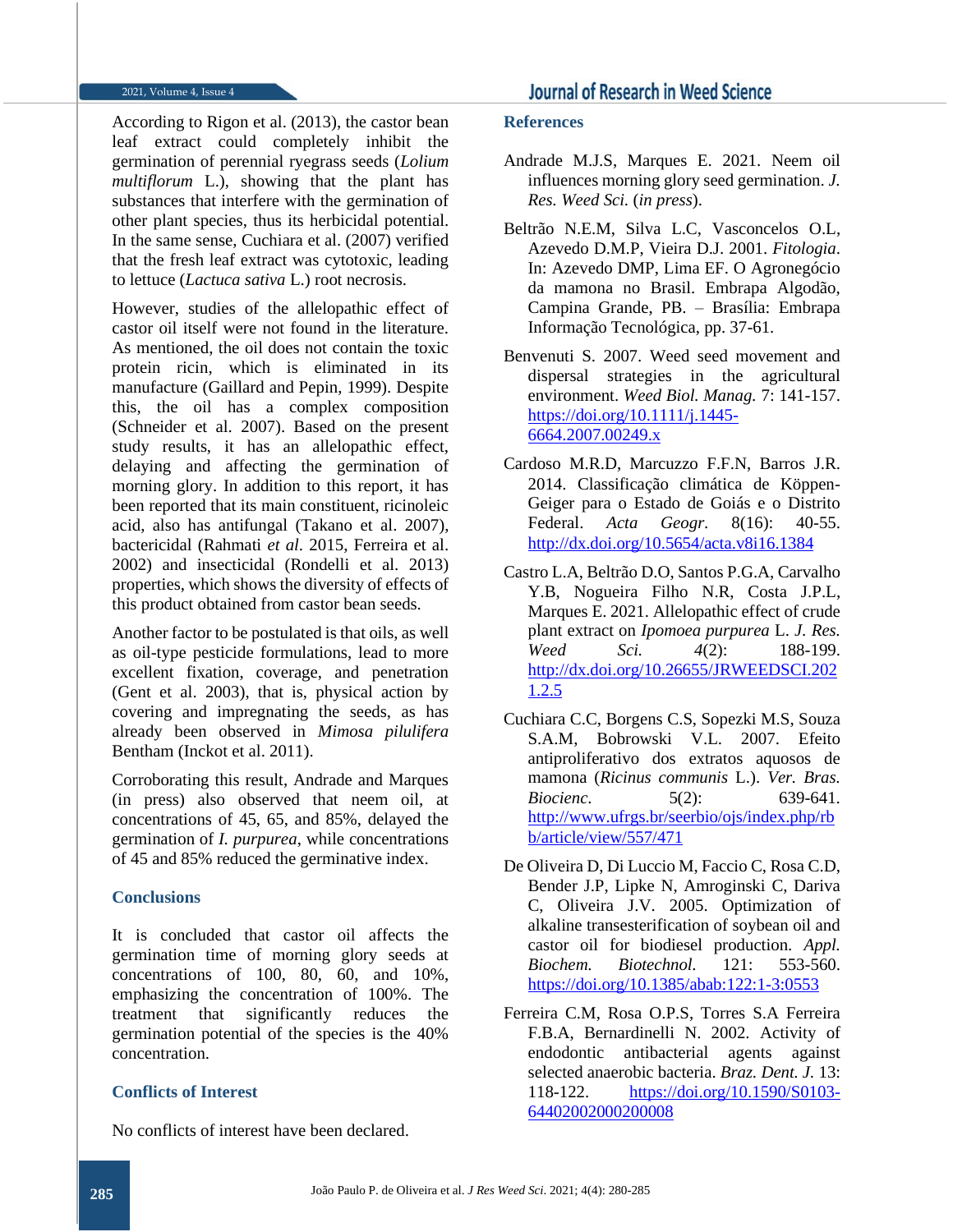# **Journal of Research in Weed Science**

- Ferreira D.F. 2014. Sisvar: A Guide for its Bootstrap procedures in multiple comparisons. *Ciênc. Agrotec.* 38(2): 109- 112. [https://doi.org/10.1590/S1413-](https://doi.org/10.1590/S1413-70542014000200001) [70542014000200001](https://doi.org/10.1590/S1413-70542014000200001)
- Gaillard Y, Pepin G. 1999. Poisoning by plant material: review of human cases and analytical determination of main toxins by high-performance liquid chromatography- (tandem) mass spectrometry. *J. Chromatogr. B 733*: 181-229. [https://doi.org/10.1016/s0378-](https://doi.org/10.1016/s0378-4347(99)00181-4) [4347\(99\)00181-4](https://doi.org/10.1016/s0378-4347(99)00181-4)
- Gent D.H, Schwartz H.F, Nissen S.J. 2003. Effect of commercial adjuvants on vegetable crop fungicide coverage, absorption, and efficacy. *Plant Dis.* 87: 591-597.

<https://doi.org/10.1094/pdis.2003.87.5.591>

- Inckot R.C, Santos G.D.O, Souza L.A, Bona C. 2011. Germination and development of *Mimosa pilulifera* in petroleumcontaminated soil and bioremediated soil. *Flora* 206: 261-266. [http://dx.doi.org/10.1016/j.flora.2010.09.0](http://dx.doi.org/10.1016/j.flora.2010.09.005) [05](http://dx.doi.org/10.1016/j.flora.2010.09.005)
- Machado C.C, Garcia A.R, Silva E, Souza A.P. 1998. Análise técnico-econômica do uso dos óleos de mamona (*Ricinus communis* L.) e mineral como lubrificantes do conjunto de corte de motosserras. *Rev. Arvore.* 22(1): 123-134. [http://revistaarvore.org.br/1977-2002/22-1-](http://revistaarvore.org.br/1977-2002/22-1-1998/) [1998/](http://revistaarvore.org.br/1977-2002/22-1-1998/)
- Mithila J, Godar A.S. 2013. Understanding Genetics of Herbicide Resistance in Weeds: Implications for Weed Management. *Adv. Crop. Sci. Technol.* 1: 115. [http://dx.doi.org/10.4172/2329-](http://dx.doi.org/10.4172/2329-8863.1000115) [8863.1000115](http://dx.doi.org/10.4172/2329-8863.1000115)
- Morris J.B, Wang M.L, Morse A.S. 2011. *Ricinus*. In: Kole C (Ed), Wild Crop Relatives: Genomic and Breeding Resources – Oilseeds. Berlin, Heidelberg: Springer Berlin Heidelberg, Germany, pp. 251-260. [http://dx.doi.org/10.1007/978-3-](http://dx.doi.org/10.1007/978-3-642-14871-2) [642-14871-2](http://dx.doi.org/10.1007/978-3-642-14871-2)
- Pazuch D, Trezzi M.M, Guimarães A.C.D, Barancelli M.V.J, Pasini R, Vidal R.A. 2017. Evolution of natural resistance to glyphosate in morning glory populations. *Planta Daninha* 35: e017159430. [https://doi.org/10.1590/S0100-](https://doi.org/10.1590/S0100-83582017350100009) [83582017350100009](https://doi.org/10.1590/S0100-83582017350100009)
- Rahmati H, Salehi S, Malekpour A, Farhangi F. 2015. Antimicrobial activity of castor oil plant (*Ricinus communis*) seeds extract against gram positive bacteria, gram negative bacteria and yeast. *Int. J. Mol. Med.* 11: 9-12. [http://dx.doi.org/10.36478/ijmmas.2015.9.](http://dx.doi.org/10.36478/ijmmas.2015.9.12) [12](http://dx.doi.org/10.36478/ijmmas.2015.9.12)
- Rigon C.A.G, Salomonni A.T, Cutti L, Aguiar A.C.M. 2013. Allelopathic potential of castor bean extracts on germination and growth of ryegrass. *Tecnol. Ciên. Agropec.*   $7(2)$ : 1-7. [http://dx.doi.org/10.46378/irjst.2020.01020](http://dx.doi.org/10.46378/irjst.2020.010207) [7](http://dx.doi.org/10.46378/irjst.2020.010207)
- Rondelli V.M, Pratissoli D, Santos Junior G, Zago H.J, Machado L.C, Rodrigues H.S, Valbon W.R. 2013. Insecticide activity of *Beauveria bassiana* and castor bean oil against *Plutella xylostella* under greenhouse. *Biosci. J.* 29(5): 1187-1193. [http://www.seer.ufu.br/index.php/bioscienc](http://www.seer.ufu.br/index.php/biosciencejournal/article/view/22095) [ejournal/article/view/22095](http://www.seer.ufu.br/index.php/biosciencejournal/article/view/22095)
- Santana D.G, Ranal M.A. 2004. Análise da germinação, um enfoque estatístico. Brasília: Universidade de Brasília. 248p. [https://books.google.com.br/books/about/A](https://books.google.com.br/books/about/An%C3%A1lise_da_germina%C3%A7%C3%A3o.html?id=_QnmAAAACAAJ&redir_esc=y) [n%C3%A1lise\\_da\\_germina%C3%A7%C3](https://books.google.com.br/books/about/An%C3%A1lise_da_germina%C3%A7%C3%A3o.html?id=_QnmAAAACAAJ&redir_esc=y) [%A3o.html?id=\\_QnmAAAACAAJ&redir](https://books.google.com.br/books/about/An%C3%A1lise_da_germina%C3%A7%C3%A3o.html?id=_QnmAAAACAAJ&redir_esc=y) [\\_esc=y](https://books.google.com.br/books/about/An%C3%A1lise_da_germina%C3%A7%C3%A3o.html?id=_QnmAAAACAAJ&redir_esc=y)
- Schneider R.C.S, Alves D.M, Lara L.R.S, Pons E.L, Caramão E.B, Martinelli M. 2007. Componentes minoritários do óleo de mamona (*Ricinus comunnis* L.). *Tecno-lóg.*  11(1-2): 41-46.
- Soltani N, Dille A.J, Burke, I.C, Everman W.J, VanGessel M.J, Davis V.M, Sikkema P.H. 2017. Perspectives on potential soybean yield losses from weeds in North America.